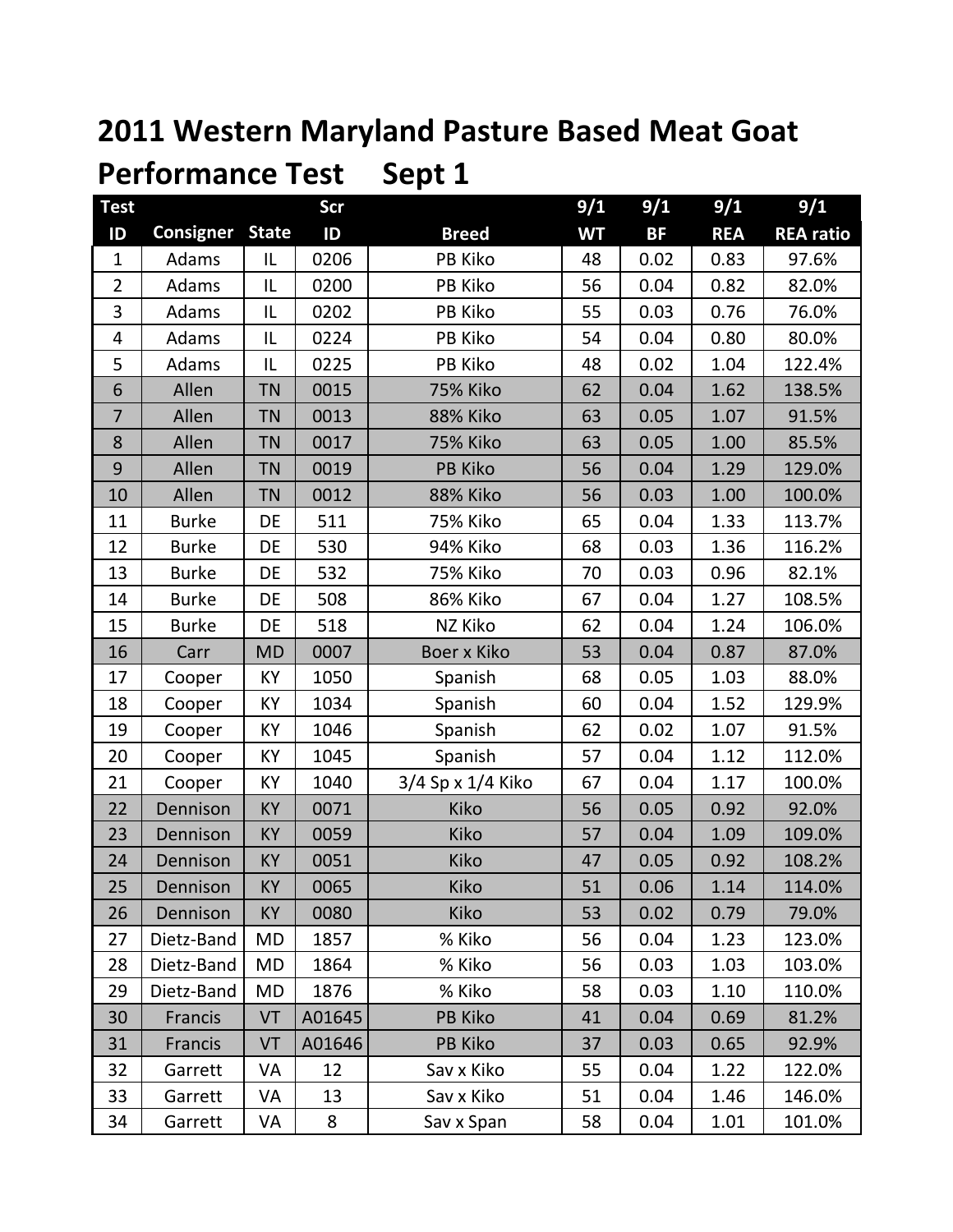#### **2011 Western Maryland Pasture Based Meat Goat Performance Test Sept 1**

| <b>Test</b> |                  |              | <b>Scr</b> |                 | 9/1       | 9/1       | 9/1        | 9/1              |
|-------------|------------------|--------------|------------|-----------------|-----------|-----------|------------|------------------|
| ID          | <b>Consigner</b> | <b>State</b> | ID         | <b>Breed</b>    | <b>WT</b> | <b>BF</b> | <b>REA</b> | <b>REA ratio</b> |
| 35          | Garrett          | VA           | 15         | Sav x Kiko      | 60        | 0.04      | 0.94       | 80.3%            |
| 36          | Garrett          | VA           | 10         | Sav x Span      | 55        | 0.03      | 0.93       | 93.0%            |
| 37          | Gladstone        | <b>WV</b>    | 8086       | Kiko x Nubian   | 46        | 0.01      | 0.77       | 90.6%            |
| 38          | Gladstone        | <b>WV</b>    | 8089       | Boer x Kiko x   | 54        | 0.08      | 1.26       | 126.0%           |
| 39          | Kauffman         | PA           | 0186       | Kiko            | 52        | 0.05      | 0.60       | 60.0%            |
| 40          | Kauffman         | PA           | 0187       | NZ Kiko         | 49        | 0.03      | 0.83       | 97.6%            |
| 41          | <b>KSU</b>       | KY           | 0997       | 75% Boer        | 43        | 0.03      | 0.97       | 114.1%           |
| 42          | <b>KSU</b>       | KY           | 0992       | Spanish         | 48        | 0.03      | 0.65       | 76.5%            |
| 43          | <b>KSU</b>       | <b>KY</b>    | 0958       | Spanish         | 39        | 0.01      | 0.78       | 111.4%           |
| 44          | <b>KSU</b>       | <b>KY</b>    | 0996       | 75% Boer        | 50        | 0.04      | 0.79       | 79.0%            |
| 46          | Losch            | PA           | 0258       | <b>Boer</b>     | 67        | 0.03      | 0.86       | 73.5%            |
| 47          | Miller           | IN           | 257        | Kiko x Boer     | 69        | 0.05      | 1.37       | 117.1%           |
| 48          | Miller           | IN           | 260        | Kiko x Boer     | 54        | 0.02      | 1.27       | 127.0%           |
| 49          | Miller           | IN           | 258        | Kiko x Boer     | 55        | 0.03      | 1.04       | 104.0%           |
| 50          | Murphy           | NJ           | 0155       | PB Kiko         | 52        | 0.02      | 1.06       | 106.0%           |
| 51          | Murphy           | <b>NJ</b>    | 0145       | PB Kiko         | 58        | 0.05      | 1.00       | 100.0%           |
| 52          | Murphy           | <b>NJ</b>    | 0144       | PB Kiko         | 50        | 0.04      | 0.60       | 60.0%            |
| 53          | Murphy           | <b>NJ</b>    | 0157       | PB Kiko         | 56        | 0.01      | 1.00       | 100.0%           |
| 54          | Murphy           | <b>NJ</b>    | 0153       | PB Kiko         | 54        | 0.04      | 0.90       | 90.0%            |
| 55          | Nelson           | <b>MD</b>    | 0032       | Kiko x Spanish  | 49        | 0.04      | 1.07       | 125.9%           |
| 57          | Ozkum            | <b>MD</b>    | 11041      | Myotonic        | 46        | 0.04      | 1.06       | 124.7%           |
| 58          | Ozkum            | <b>MD</b>    | 11030      | Myotonic        | 46        | 0.04      | 0.95       | 111.8%           |
| 59          | Ozkum            | <b>MD</b>    | 11094      | Myotonic        | 41        | 0.03      | 0.89       | 104.7%           |
| 60          | Ozkum            | <b>MD</b>    | 11136      | Myotonic        | 46        | 0.04      | 1.17       | 137.6%           |
| 61          | Ozkum            | MD           | 11147      | Myotonic        | 42        | 0.04      | 0.78       | 91.8%            |
| 62          | Renick           | <b>WV</b>    | 1062       | NZ Kiko         | 64        | 0.03      | 0.98       | 83.8%            |
| 63          | Renick           | <b>WV</b>    | 1045       | 75% Kiko        | 59        | 0.03      | 0.97       | 97.0%            |
| 64          | Renick           | <b>WV</b>    | 1061       | <b>75% Kiko</b> | 61        | 0.06      | 1.18       | 100.9%           |
| 65          | Renick           | <b>WV</b>    | 1051       | <b>PB Kiko</b>  | 58        | 0.06      | 0.92       | 92.0%            |
| 66          | Renick           | <b>WV</b>    | 1060       | <b>75% Kiko</b> | 60        | 0.07      | 0.95       | 81.2%            |
| 67          | J. Smith         | VA           | 0625       | PB Kiko         | 62        | 0.06      | 1.30       | 111.1%           |
| 68          | J. Smith         | VA           | 0620       | PB Kiko         | 58        | 0.04      | 1.14       | 114.0%           |
| 69          | J. Smith         | VA           | 0618       | PB Kiko         | 51        | 0.03      | 1.04       | 104.0%           |
| 70          | J. Smith         | VA           | 0624       | PB Kiko         | 50        | 0.03      | 0.90       | 90.0%            |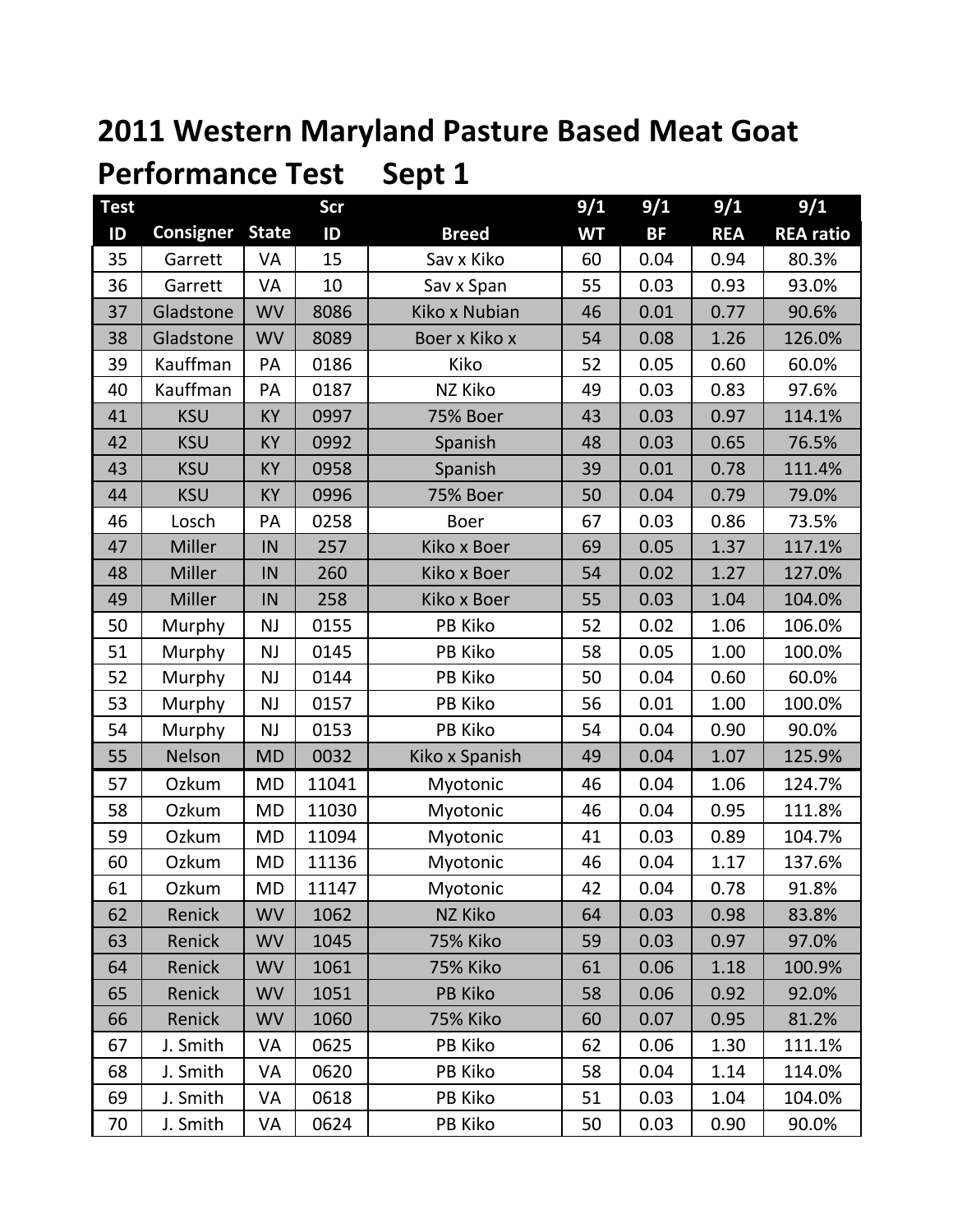## **2011 Western Maryland Pasture Based Meat Goat**

| <b>Test</b> |                  |              | Scr  |                | 9/1       | 9/1       | 9/1        | 9/1              |
|-------------|------------------|--------------|------|----------------|-----------|-----------|------------|------------------|
| ID          | <b>Consigner</b> | <b>State</b> | ID   | <b>Breed</b>   | <b>WT</b> | <b>BF</b> | <b>REA</b> | <b>REA ratio</b> |
| 71          | Sweitzer         | PA           | 0144 | Kiko           | 61        | 0.05      | 1.76       | 150.4%           |
| 72          | Sweitzer         | PA           | 0145 | Kiko           | 59        | 0.02      | 0.99       | 99.0%            |
| 73          | Thorne           | <b>MD</b>    | 1070 | <b>Boer</b>    | 41        | 0.02      | 0.69       | 81.2%            |
| 74          | <b>Thorne</b>    | MD           | 1071 | <b>Boer</b>    | 36        | 0.04      | 0.83       | 118.6%           |
| 76          | <b>Tiralla</b>   | <b>MD</b>    | 0005 | <b>PB Kiko</b> | 44        | 0.01      | 0.83       | 97.6%            |
| 77          | <b>Tiralla</b>   | <b>MD</b>    | 0002 | <b>PB Kiko</b> | 41        | 0.05      | 0.56       | 65.9%            |
| 78          | <b>Tiralla</b>   | <b>MD</b>    | 0003 | <b>PB Kiko</b> | 36        | 0.04      | 0.55       | 78.6%            |
| 79          | <b>Tiralla</b>   | <b>MD</b>    | 0001 | <b>PB Kiko</b> | 46        | 0.05      | 0.57       | 67.1%            |
| 80          | <b>Tiralla</b>   | <b>MD</b>    | 0004 | <b>PB Kiko</b> | 48        | 0.03      | 0.79       | 92.9%            |
| 45          | Zitta            | VA           | 0623 | Kiko           | 50        | 0.03      | 0.82       | 82.0%            |
|             | <b>AVERAGES</b>  |              |      |                | 53.8      | 0.037     | 1.00       | 0.99             |

#### **Performance Test Sept 1**